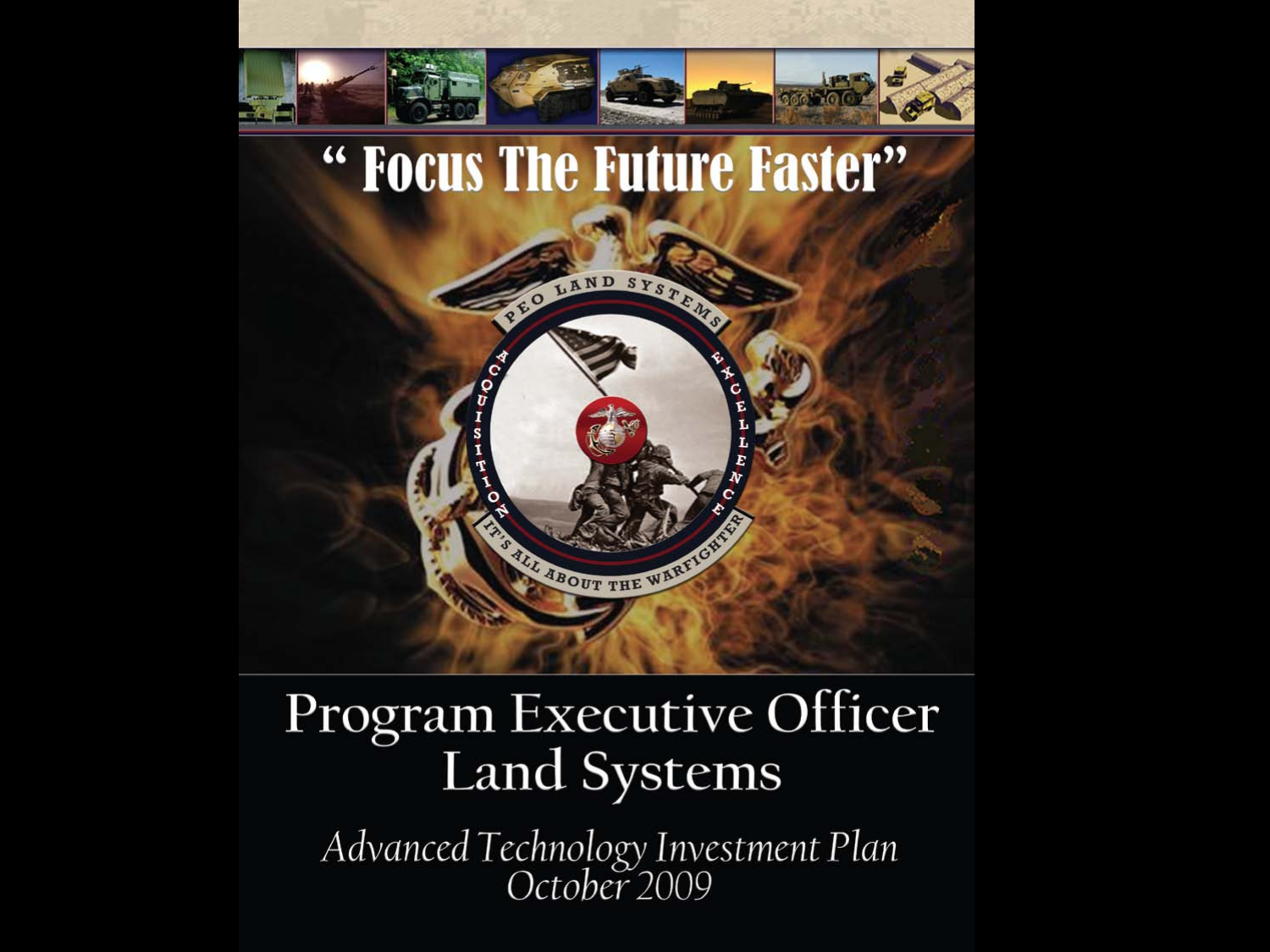## **Concept to Capability Process**

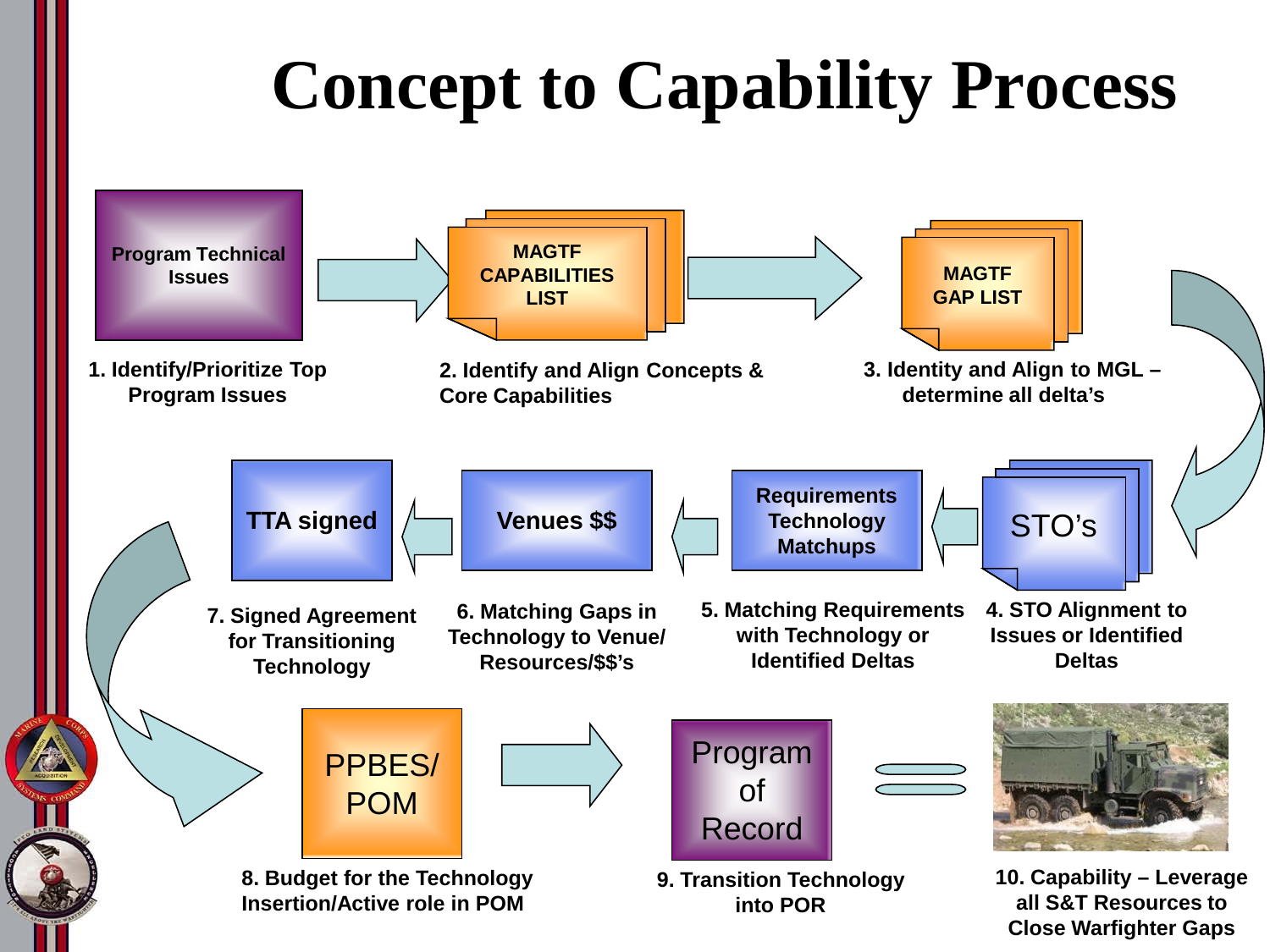



**Power/ Energy** *S&T Key Focus Areas*

**Fuel Efficiency**











## **Survivability/ Mobility Modeling and Simulation Fuel Containment/Fire Suppression**

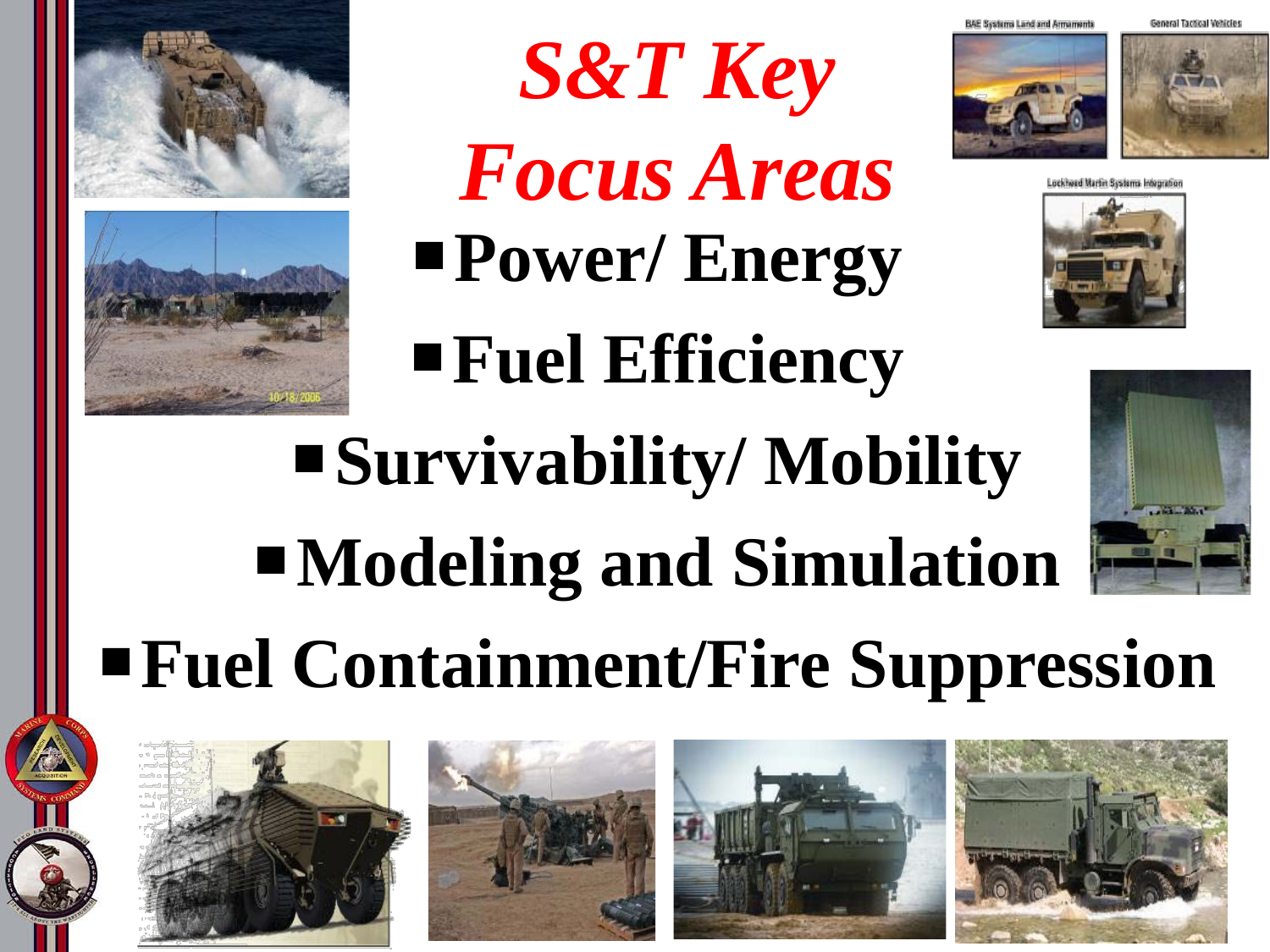### **Technology Investments**